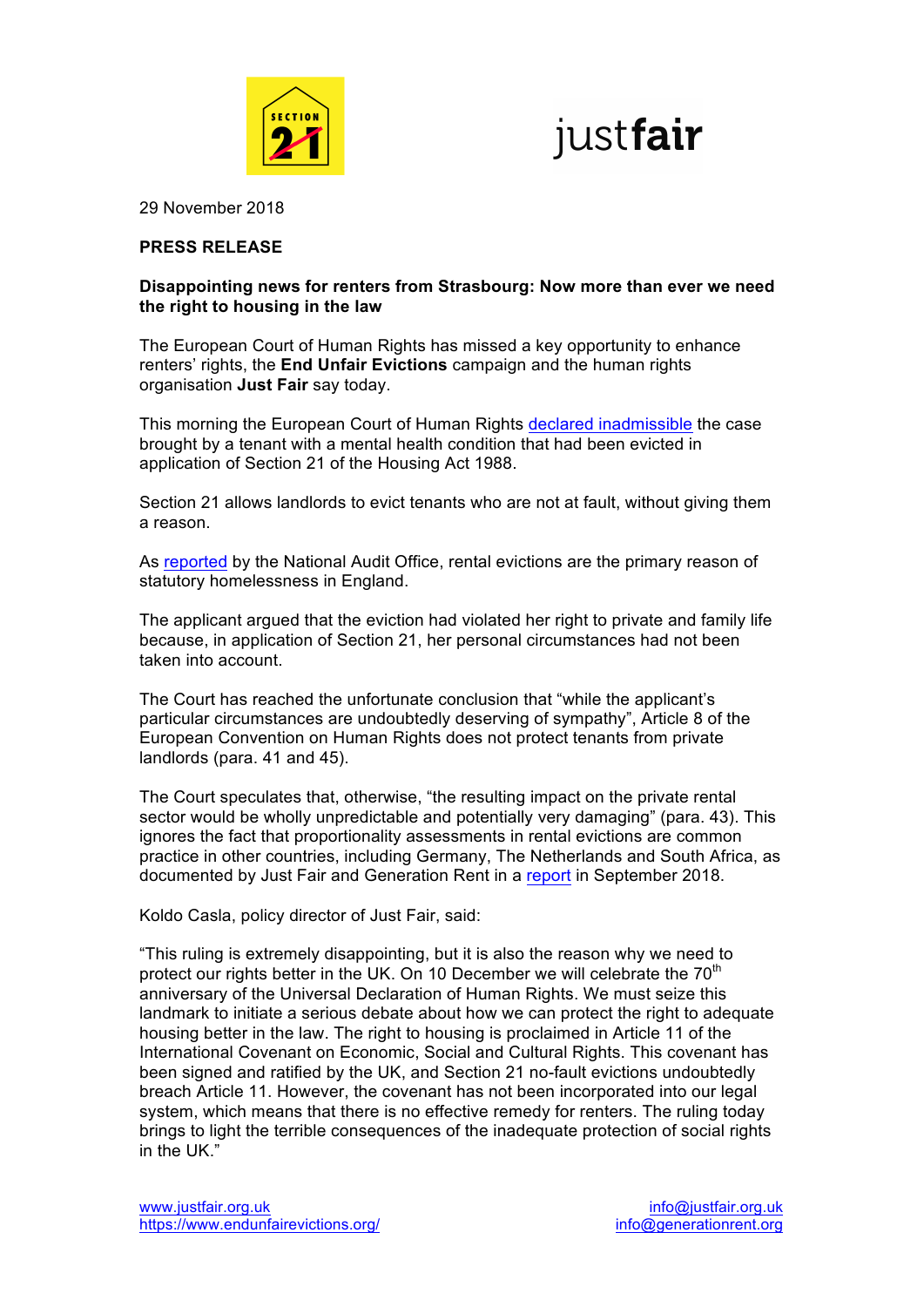



Dan Wilson Craw, spokesperson for the End Unfair Evictions campaign, said:

"It is disappointing that the Court has ruled today in favour of the status quo. But the movement to abolish Section 21 and deliver secure homes for all will continue. We may not have won in court today but we are already winning the case for secure homes, with the Government recognising that renters need more security of tenure. Support for the campaign continues to grow, with three local councils giving their support this week, and MPs will debate Section 21 evictions in Parliament next week. Political pressure will keep building until this outdated clause is scrapped."

## **About us:**

The END UNFAIR EVICTIONS campaign is a coalition between Generation Rent, the London Renters Union, ACORN and the New Economics Foundation. For more info: www.endunfairevictions.org

JUST FAIR works to realise a fairer and more just society in the UK by monitoring and advocating for the protection of economic and social rights.

## **Background of the case:**

F.J.M. v. the United Kingdom (Case no. 76202/16)

The applicant, F.J.M., is a British national who was born in 1970 and lives in Abingdon. She suffers from mental health problems.

The case concerns a possession order against the applicant after the landlords, her parents, defaulted on their mortgage payments.

In May 2005, the applicants' parents bought a house with a mortgage, pledging the house as security. The applicant lived there, paying rent to her parents under an assured shorthold tenancy.

However, the parents fell into arrears on the mortgage payments and in 2012 the mortgagee sought a possession order to bring the applicant's tenancy to an end.

The applicant challenged the possession order before the domestic courts, without success. Ultimately the Supreme Court in 2016 found that she was not entitled to require the courts to carry out a balancing exercise with regard to the competing interests involved in her case.

Relying on Article 8 of the European Convention on Human Rights (right to respect for private and family life), the applicant complained in particular that the UK courts refused to carry out a balancing exercise between her rights as a tenant not to lose her home and the mortgagee's right to be repaid.